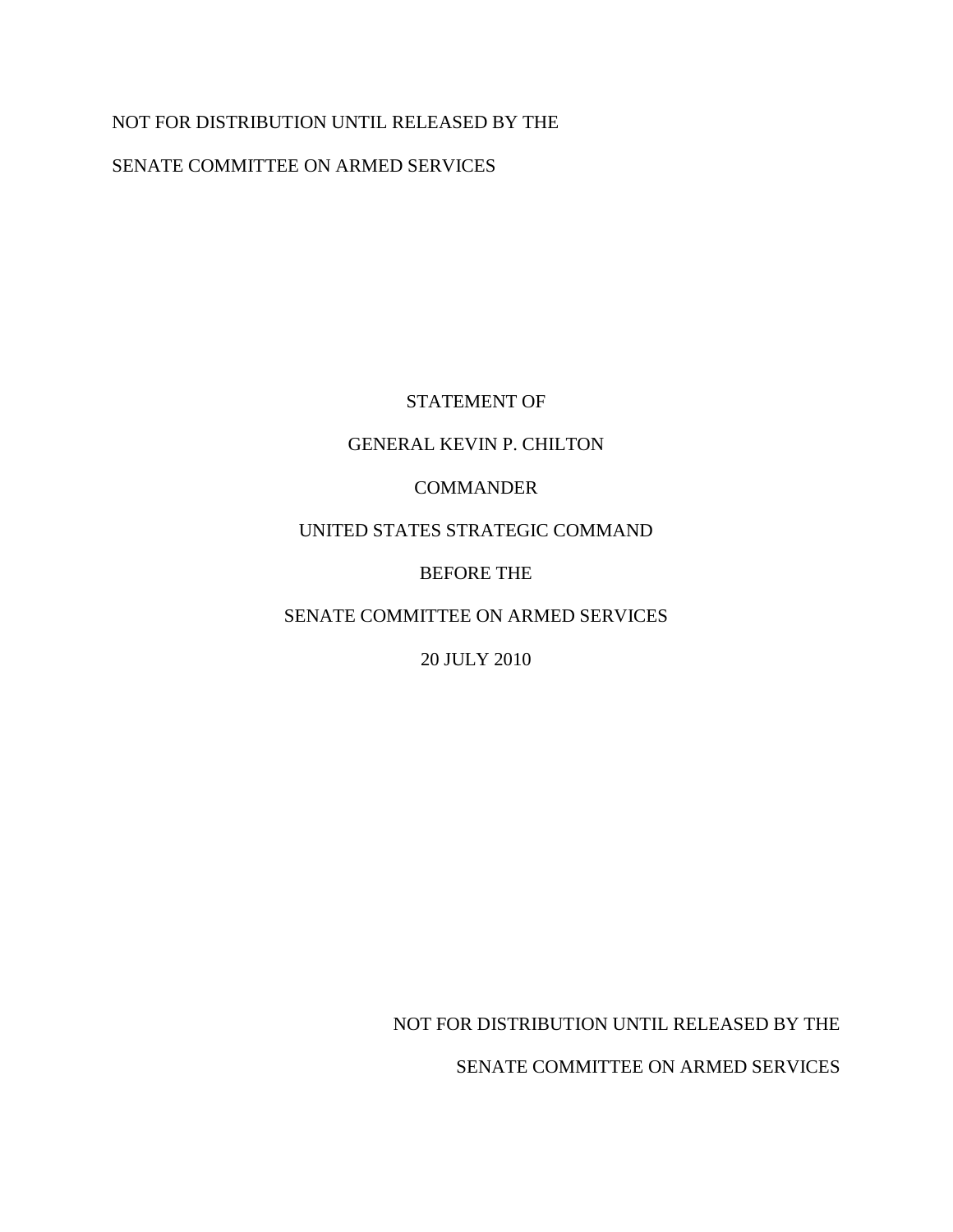#### **INTRODUCTION**

Chairman Levin, Senator McCain, and Members of the Committee, thank you for the opportunity to meet with you today. United States Strategic Command was closely consulted before and during negotiations on the New Strategic Arms Reduction Treaty (START), and I look forward to discussing the treaty with you today. I would like to note at the outset how proud I am of the extraordinary work the Command performed in support of these negotiations. We have an amazing team, and their diligence, expertise, and tireless work continue to ensure our ability to deliver global security for America.

### **New START**

New START will enhance the security of the United States of America, and I support its ratification. Our nation will be safer and more secure with this treaty than without it. Let me briefly explain why, from the perspective of the combatant commander responsible for planning and executing strategic deterrence and nuclear operations.

First, New START limits the number of Russian ballistic missile warheads that can target the United States, missiles that pose the most prompt threat to our forces and our nation. Regardless of whether Russia would have kept its missile force levels within those limits without a New START treaty, upon ratification they would now be required to do so. The New START bomber counting rules are unlikely to result in a reduction in Russian nuclear bomber forces, but these platforms have much less potential to be destabilizing, and we will retain the option to sustain equivalent capabilities.

Second, New START retains sufficient flexibility in managing our deterrent forces to hedge against technical or geopolitical surprise. To support the New START negotiation effort,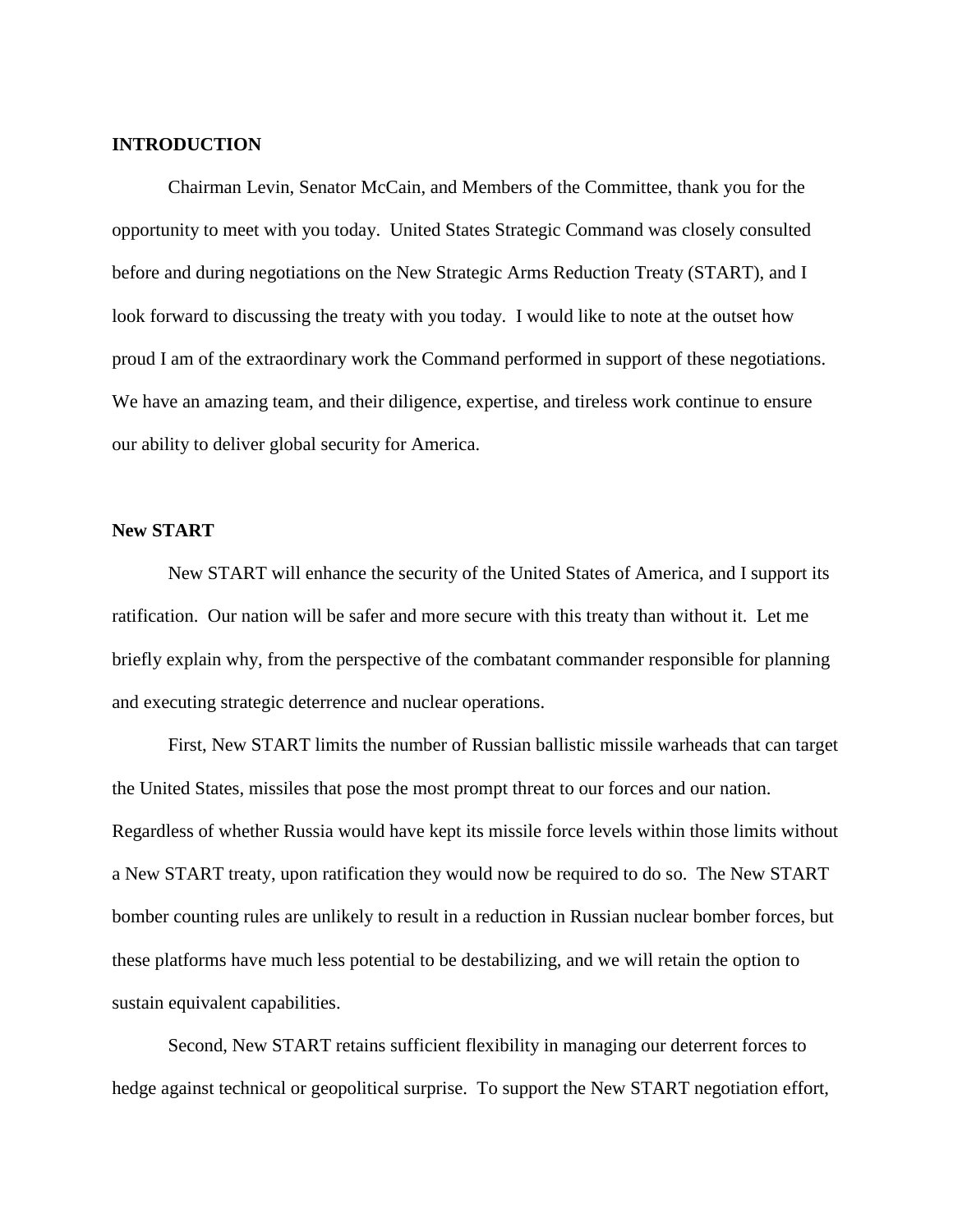U.S. Strategic Command analyzed the required nuclear weapons and delivery vehicle force structure and posture to meet current guidance. The options we provided in this process focused on ensuring America's ability to continue to deter potential adversaries, assure our allies, and sustain strategic stability for as long as nuclear weapons exist. This rigorous approach, rooted in deterrence strategy and assessment of potential adversary capabilities, supports both the agreedupon limits in New START and recommendations in the Nuclear Posture Review (NPR). We will retain a triad of strategic nuclear delivery systems, and if we have a technical failure in one of our nuclear systems, we can rearrange our deployed force posture and structure within the treaty limits to compensate.

Third, New START will reestablish a strategic nuclear arms control verification regime that provides intrusive access to Russian nuclear forces and a measure of predictability in Russian force deployments over the life of the treaty. Such access and predictability contribute to our ability to plan confidently our own force modernization efforts and our hedging strategy. Without New START, we would rapidly lose some of our insight into Russian strategic nuclear force developments and activities, and our force modernization planning and hedging strategy would be more complex and more costly. Without such a regime, we would unfortunately be left to use worst-case analyses regarding our own force requirements. Further, we would be required increasingly to focus low density/high demand intelligence collection and analysis assets on Russian nuclear forces.

#### **DETERRENCE CAPABILITIES**

The nuclear enterprise remains, today and for the foreseeable future, the foundation of U.S. deterrence strategy and defense posture. The NPR recognizes this and makes a series of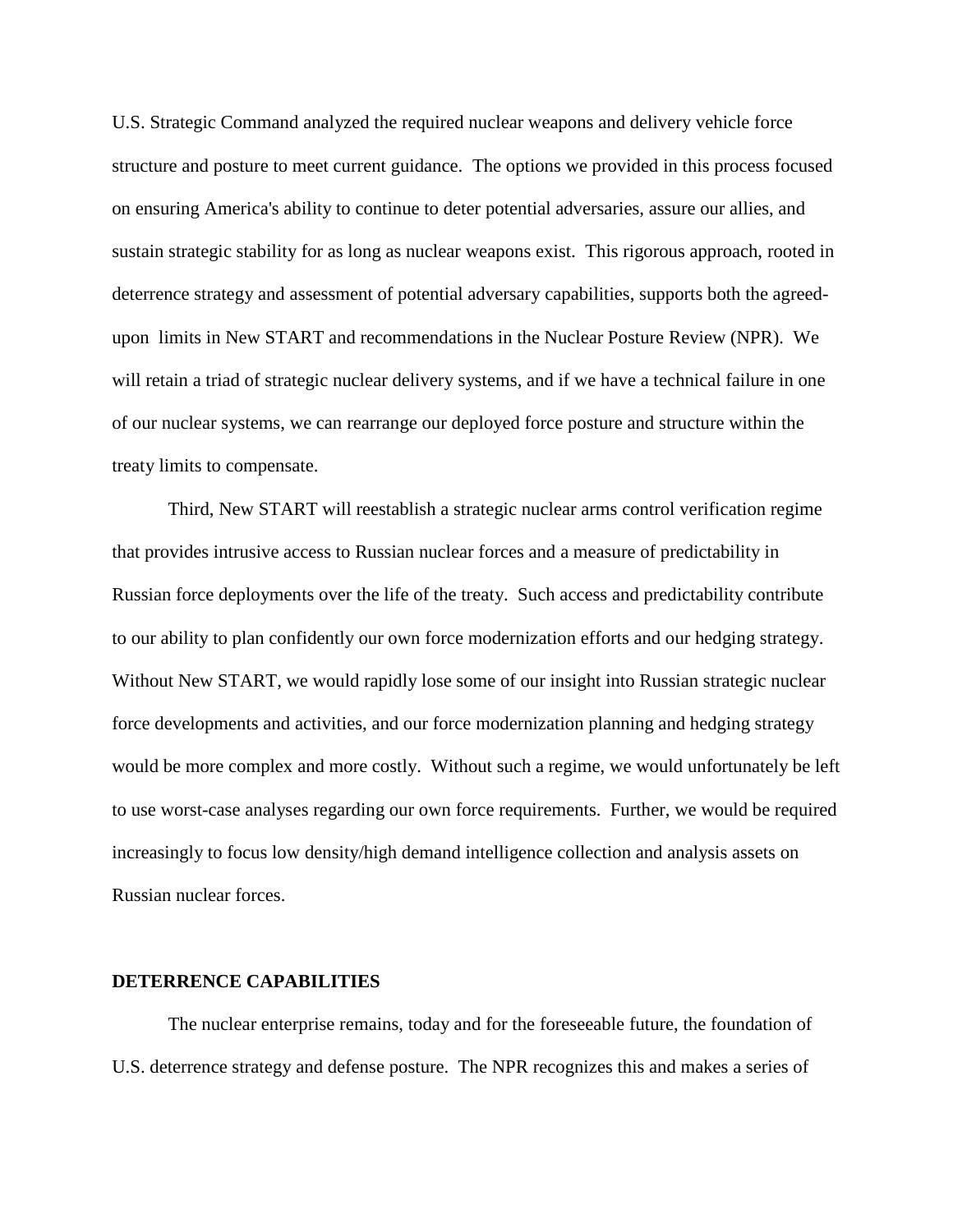recommendations that I strongly urge the Congress to fully support. Specifically, the NPR recommends moving forward with a number of nuclear enterprise sustainment projects, including strengthening our nuclear command and control structure; continuing development and deployment of our triad of delivery systems; maintaining a safe, secure, and effective stockpile; and revitalizing the National Nuclear Security Administration's aging infrastructure. America's triad of diverse and complementary delivery systems provides unique synergies that make our deterrent highly credible and resilient in the face of a variety of potential technological and geopolitical developments. The NPR endorses DoD efforts to explore future triad systems, specifically to extend the Minuteman III ICBM through 2030 and conduct studies now to inform decisions on a follow-on ICBM; to replace the Ohio-class SSBN at end of life for existing ships; and to study future long-range bomber capabilities. It also supports moving forward with fullrate refurbishment of the W76 warhead for our submarine leg of the triad; study of full-scope life extension of the B61 bomb (including enhancing safety, security, and use control) to sustain its strategic deterrence and extended deterrence roles; and initiating studies to develop life extension options for the W78 ICBM warhead, including the possibility of also adapting the resulting warhead for sea launched ballistic missiles and thereby reducing the number of warhead types.

Additionally, the NPR and the President's Budget recognize the need to improve, sustain, and ensure all necessary elements of a safe, secure, and effective deterrence enterprise, including weapons, delivery systems, warning and communications capabilities, and their supporting human capital and technological infrastructures, and to make sustained investments to adequately preserve these capabilities for the foreseeable future. These investments are required in order to confidently reduce the overall U.S. stockpile while sustaining the credibility of our nuclear